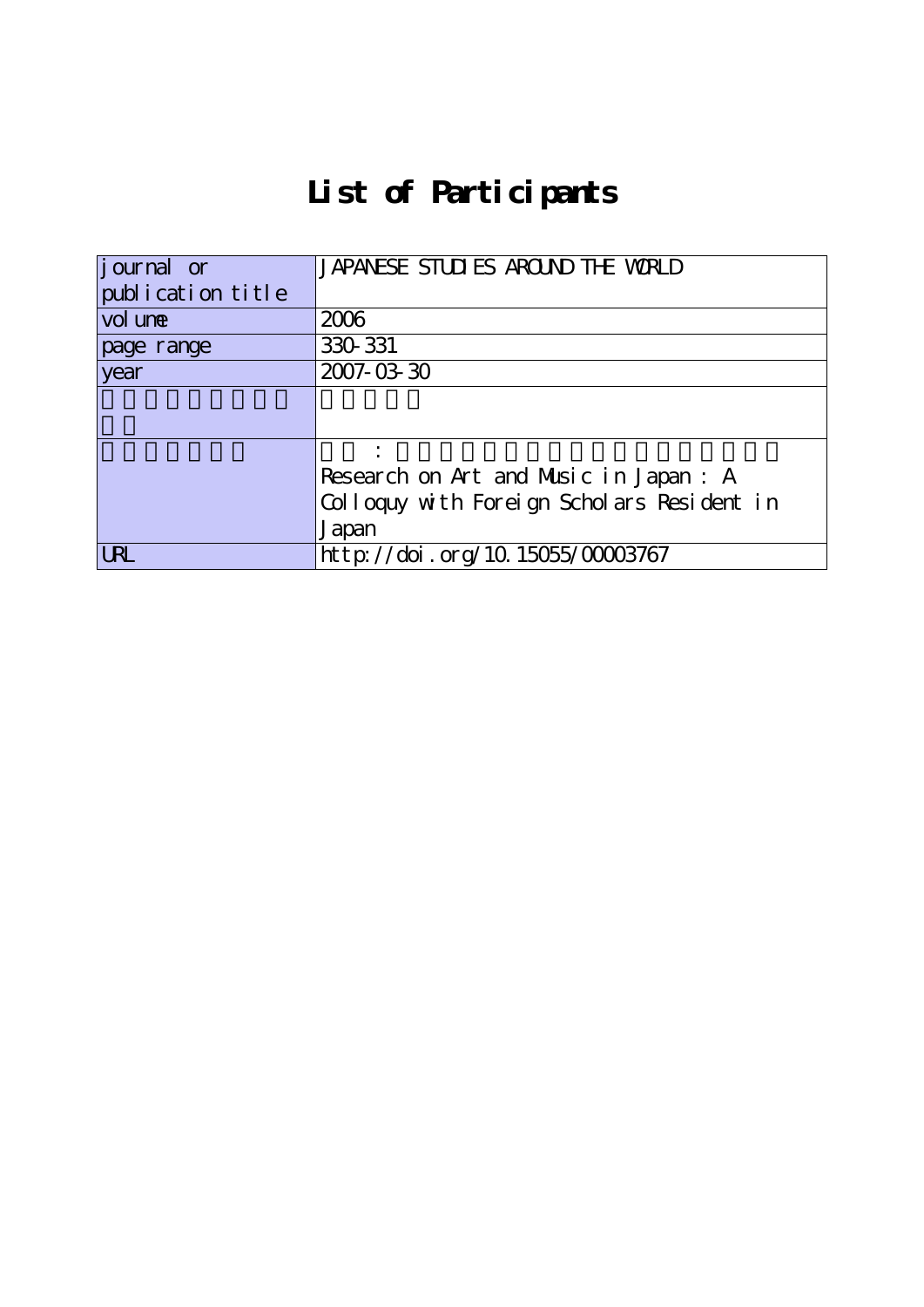## 参加者 Participants

ポール・ベリー Paul Berry 関西外国語大学外国語学部 Kansai Gaidai University, Osaka

モニカ・ベーテ Monica Bethe 大谷大学文学部 Otani University, Kyoto

百橋明穂 Donohashi Akio 神戸大学文学部 Kobe University

ヘルマン・ゴチェフスキ Hermann Gottschewski 東京大学大学院総合文化研究科 The University of Tokyo

廣井榮子 Hiroi Eiko 京都造形芸術大学 Kyoto University of Art and Design

デヴィッド・ホプキンズ David Hopkins 天理大学国際文化学部 Tenri University, Nara

井上貴子 Inoue Takako 大東文化大学国際関係学部 Daito Bunka University, Tokyo

キャサリン・ルドビック Catherine Ludvik 神戸大学 Kobe University

エバ・マホトカ Ewa Machotka 学習院大学 Gakushūin University, Tokyo

真鍋俊照 Manabe Shunshō 四国大学文学部 Shikoku University, Tokushima

大山昌彦 Oyama Masahiko 東京工科大学メディア学部 Tokyo University of Technology